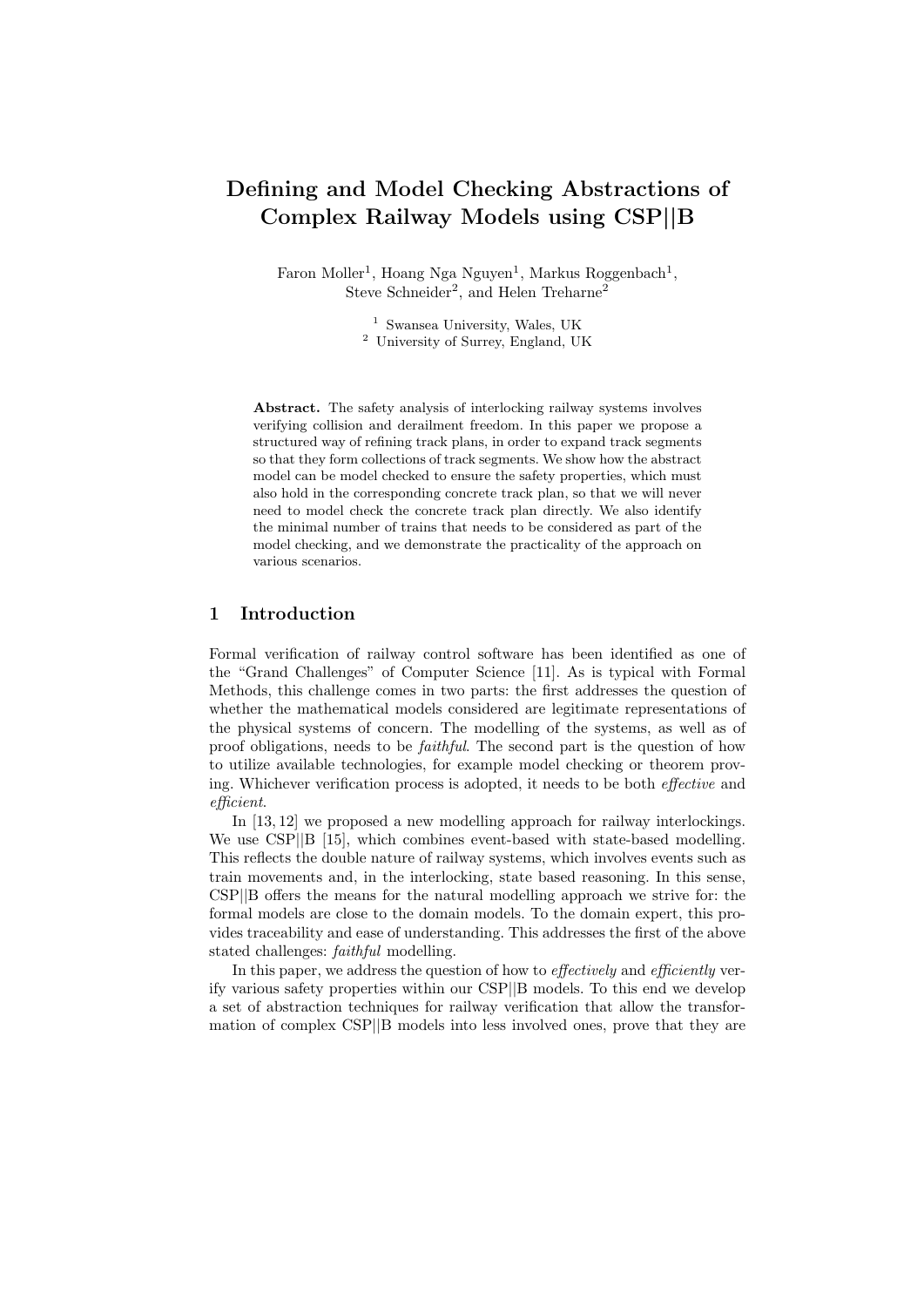correct, and demonstrate that they allow one to verify a variety of railway systems via model checking. The first set of abstractions reduces the number of trains that need to be considered in order to prove safety for an unbounded number of trains. Their correctness proof involves slicing of event traces. Essentially, these abstractions provide us with finite state models. The second set of abstractions simplifies the underlying track topology. Here, the correctness proof utilizes event abstraction specific to our application domain similar to the ones suggested by Winter in [17]. These abstractions make model checking faster.

Outline We first introduce our modelling language CSP||B. In Section 3 we summarise our generic railway modelling approach using CSP||B, as described in [13, 12]. In Section 4, we present our first set of abstraction techniques based on event traces. Then in Section 5 we present our data abstraction techniques. The application of the abstraction results is presented via a set of example scenarios in Section 6. In Section 7 we put our work in the context of related approaches.

# 2 Background to CSP||B

The CSP||B approach allows us to specify communicating systems using a combination of the B-Method [4] and the process algebra CSP (Communicating Sequential Processes) [9]. The overall specification of a combined communicating system comprises two separate specifications: one given by a number of CSP process descriptions and the other by a collection of B machines. Our aim when using B and CSP is to factor out as much of the "data-rich" aspects of a system as possible into B machines. The B machines in our CSP||B approach are classical B machines, which are components containing state and operations on that state. The CSP||B theory [15] allows us to combine a number of CSP processes Ps in parallel with machines Ms to produce Ps  $\parallel$  Ms which is the parallel combination of all the controllers and all the underlying machines. Such a parallel composition is meaningful because a B machine is itself interpretable as a CSP process whose event-traces are the possible execution sequences of its operations. The invoking of an operation of a B machine outside its precondition within such a trace is defined as divergence [14]. Therefore, our notion of consistency is that a combined communicating system  $Ps \parallel Ms$  is divergence-free and also deadlock-free.

A B machine clause declares a machine and gives it a name. The variables of a B machine define its state. The invariant of a B machine gives the type of the variables, and more generally it also contains any other constraints on the allowable machine states. There is an initialisation which determines the initial state of the machine. The machine consists of a collection of OPERATIONS that query and modify the state. Besides this kind of machine we also define static B machines that provide only sets, constants and properties that do not change during the execution of the system.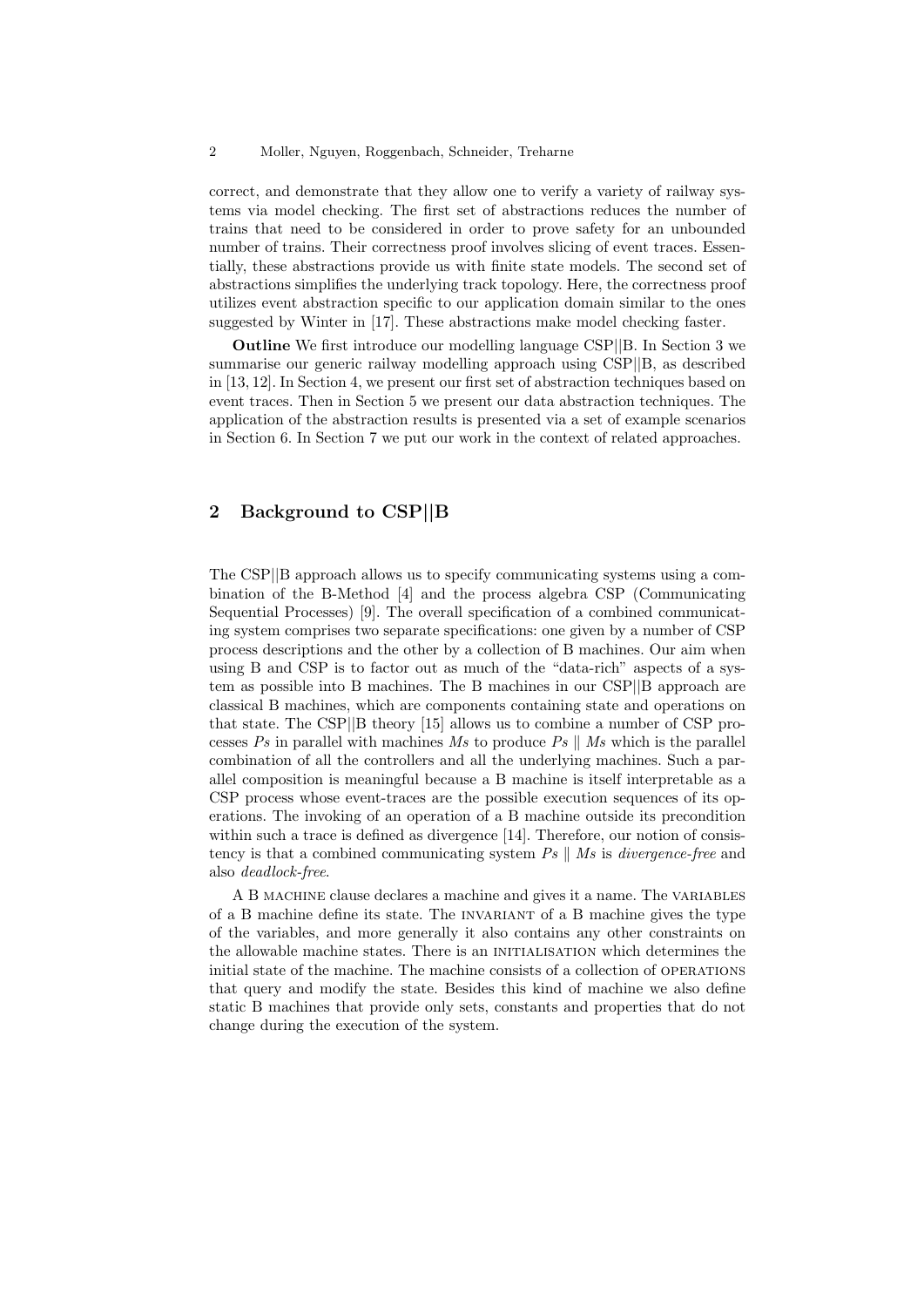The language we use to describe the CSP processes for B machines is as follows:

$$
P ::= e?x!y \rightarrow P(x) | P_1 \square P_2 | P_1 \square P_2 | \text{if } b \text{ then } P_1 \text{ else } P_2 \text{ end } |
$$
  

$$
N(exp) | P_1 || P_2 | P_1 A||_B P_2 | P_1 || | P_2
$$

The process  $e?x!y \rightarrow P(x)$  defines a channel communication where x represents all data variables on a channel, and y represents values being passed along a channel. Channel e is referred to as a machine channel as there is a corresponding operation in the controlled B machine with the signature  $x \leftarrow e(y)$ . Therefore the input of the B operation  $y$  corresponds to the output from the CSP, and the output  $x$  of the B operation to the CSP input. Here we have simplified the communication to have one output and one input but in general there can be any number of inputs and outputs. The other CSP operators have the usual CSP semantics.

For reasoning of CSP||B models we require the following notation.

- Since a B machine is interpretable as a CSP process, the various CSP refinements also apply to CSP||B. In this paper we focus on trace refinement where  $P \sqsubseteq_T Q$  if  $traces(Q) \subseteq traces(P)$ . This refinement preserves safety properties, such as collision freedom or derailment freedom as we shall discuss in Section 3.
- Furthermore, we apply CSP renaming  $f(P)$  and CSP hiding  $P \setminus A$  to CSP processes, B machines and to CSP||B models, which all semantically represent sets of traces. Given a set of traces  $T, f(T)$  represents the set of all traces  $tr \in T$  where the events are replaced point-wise by the function f;  $T \setminus A$  to represent the set of all traces  $tr \in T$  where the events from the set  $A$  are removed from  $tr$ .
- A system run  $\sigma$  (of a CSP||B model) of length  $n \geq 0$  is a finite sequence

$$
\sigma = \langle s_0, e_0, s_1, e_1, \ldots, e_{n-1}, s_n \rangle
$$

where the  $s_i$ ,  $i = 0...n$ , are states of the B machine, and the  $e_i$ ,  $1 \leq i \leq$  $n-1$ , are events – either controlled by CSP and enabled in B when called, or B events. Here we assume that  $s_0$  is a state after initialisation. Given a system run  $\sigma$ , we can extract its trace of events:

$$
events(\sigma) = \langle e_0, \ldots, e_{n-1} \rangle.
$$

# 3 Modelling and safety verification of railway systems using CSP||B

Together with railway engineers we developed a common view on the information flow in railways. In physical terms a railway consists of, at least, four different components. These components are shown in Figure 1. The Controller selects and releases routes for trains. The Interlocking serves as a safety mechanism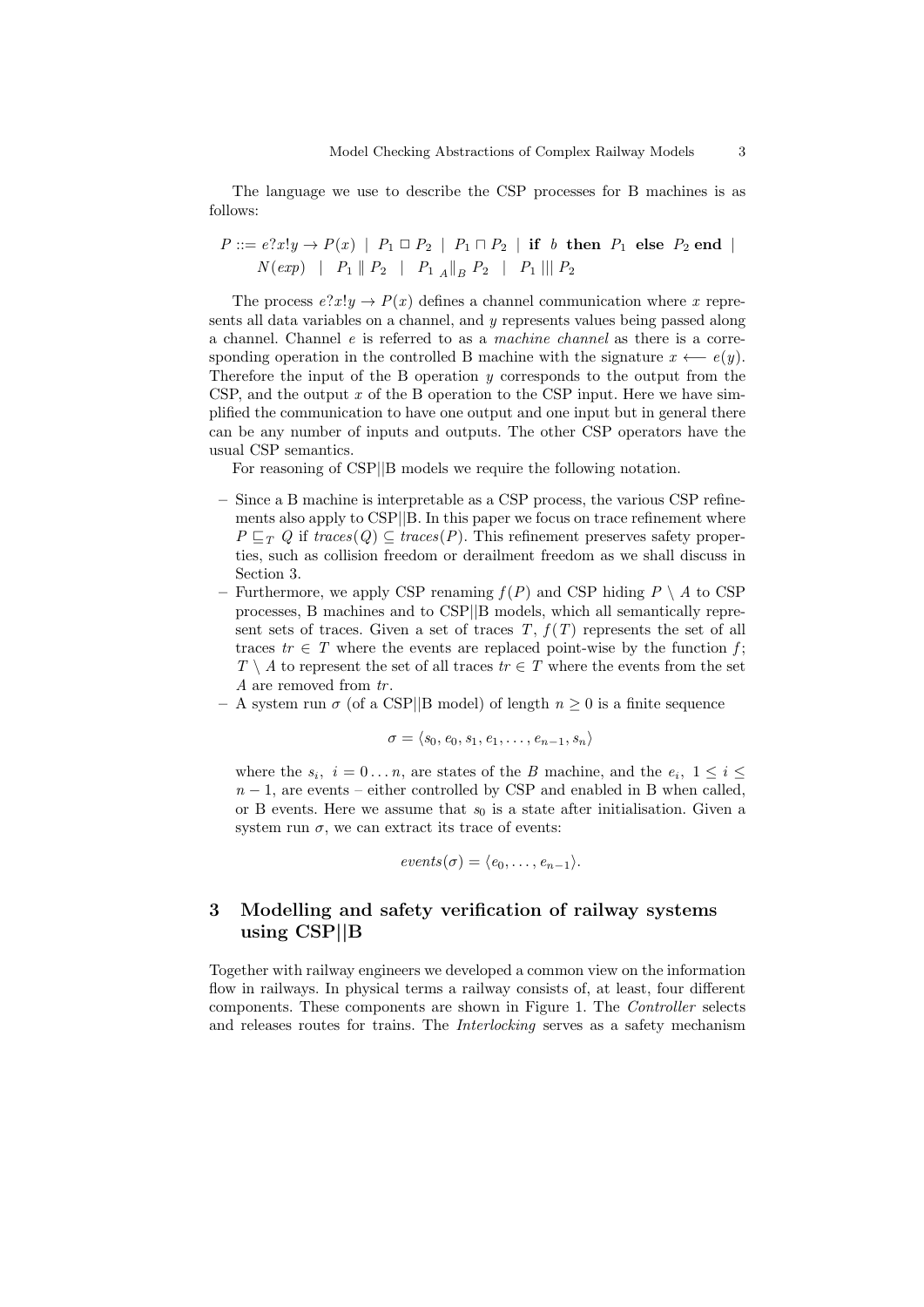with regards to the Controller and, in addition, controls and monitors the Track equipment. The Track equipment consists of elements such as signals, points, and track circuits (logical names for tracks and points from the track plan as discussed above; in the railway domain, tracks and track circuits are often confused): signals can show the aspects green or red; points can be in normal position (leading trains straight ahead) or in reverse position (leading trains to a different line) and track circuits detect if there is a train on a track. Finally, Trains have a driver who determines their behaviour. For the purposes of modelling, we make the assumption that track equipment reacts instantly and is free of defects. The information flow shown in Figure 1 is as follows: the controller sends a request message to the interlocking to which the interlocking responds; the interlocking sends signalling information to the trains; and the trains inform the interlocking about their movements. The interlocking serves as the system's clock: messages can be exchanged once per cycle.

In this paper, we study various track plans, one of which is a station illustrated in Figure 2(b). It depicts the scheme plan for the station, which comprises a track plan, a control table, and release tables. (We will discuss Figure  $2(a)$  in Section 6).

The track plan provides the topological information of the station which consists of 16 tracks (e.g., the track  $c\_TAA$ ), three signals (e.g., S1), and two points (e.g., P1). Note that the tracks include entry and exit tracks on which trains can "appear" and "disappear". These two kinds of tracks are specially treated during verification.



Fig. 1. Information flow.

An interlocking system gathers train locations, and sends out commands to control signal aspects and point positions. The control table determines how the station interlocking system sets signals and points. For each signal, there is one row describing the condition under which the signal can show proceed. There are two rows for signal  $S1$ : one for the main line (Route A1) and one for the side line (Route B1). A route comprises tracks and points between two signals. For example, signal S1 for the main line can only show proceed when point P1 is in normal (straight) position and tracks  $c\_TAA$ ,  $c\_TAB$ ,  $c\_TAC$ ,  $c\_TAD$ ,  $c\_TAE$ ,  $c_TAF$ ,  $c_TAG$  are all clear. Here we assume that trains are equipped with an Automatic Train Protection system which prevents trains from moving over a red light and therefore, overlaps are not needed, e.g., the overlap for Route A1 would be  $c_{\text{-}} TAH$ . For further discussion on this see [10].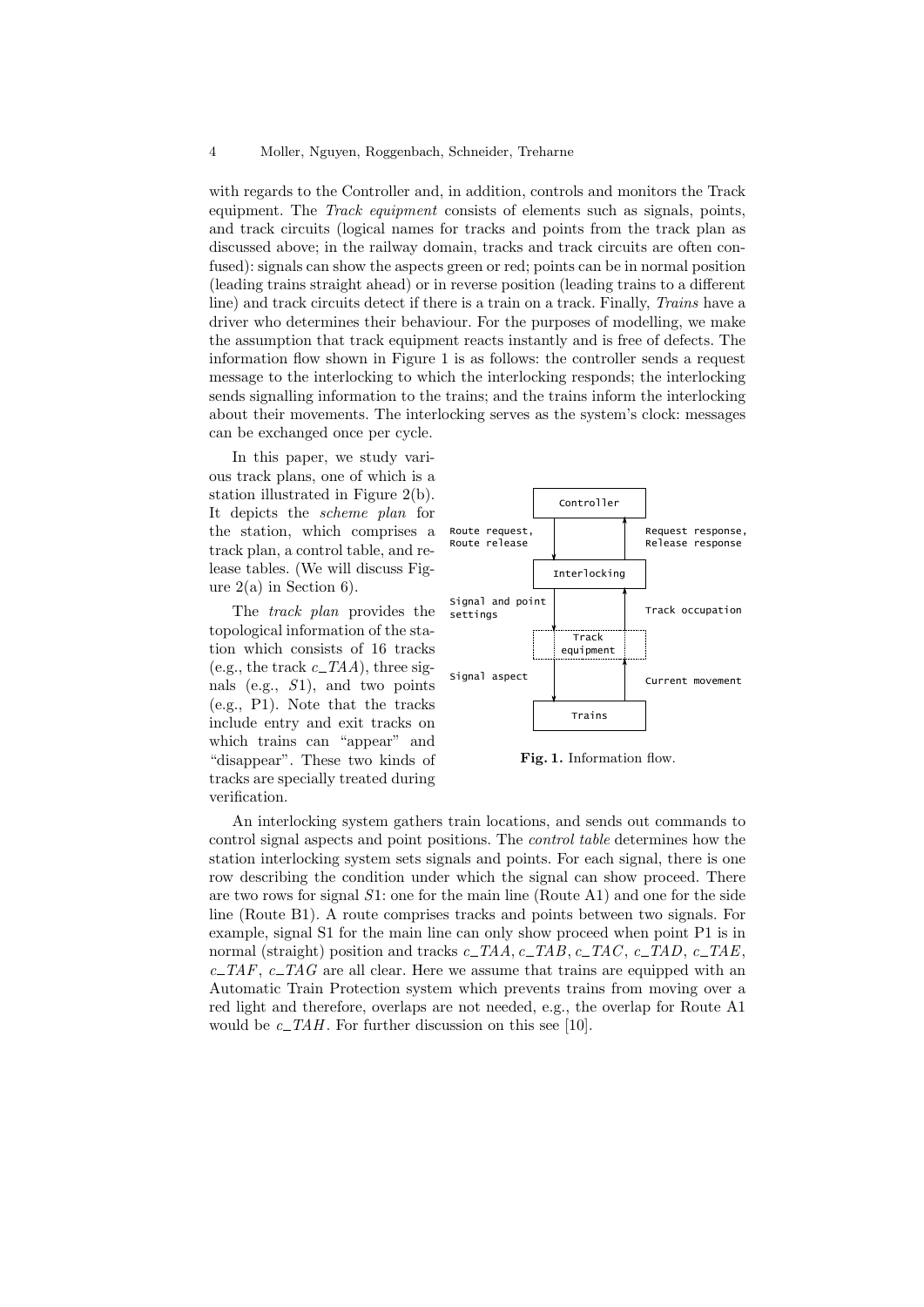

Fig. 2. One Station - Abstract (a) and Concrete (b) Track Plan (Scenario 3 from Fig. 4)

The interlocking also allocates *locks* on points to particular route requests to keep them locked in position, and releases such locks when trains have passed. For example, the setting of Route A1 obtains a lock on point P1, and sets it to normal. The lock is released after the train has passed the point. Release tables store the relevant track.

In this setting, we consider two safety properties: collision-freedom excludes two trains occupying the same track; and no-derailment says that whenever a train enters a point, the point is set to cater for this; e.g., when a train travels from track c TAG to track c TAH, point P2 is set so that it connects c TAG and  $c_T A H$  (and not  $c_T B D$  and  $c_T A H$ ). The correct design for the control table and release tables is safety-critical: mistakes can lead to collision or derailment.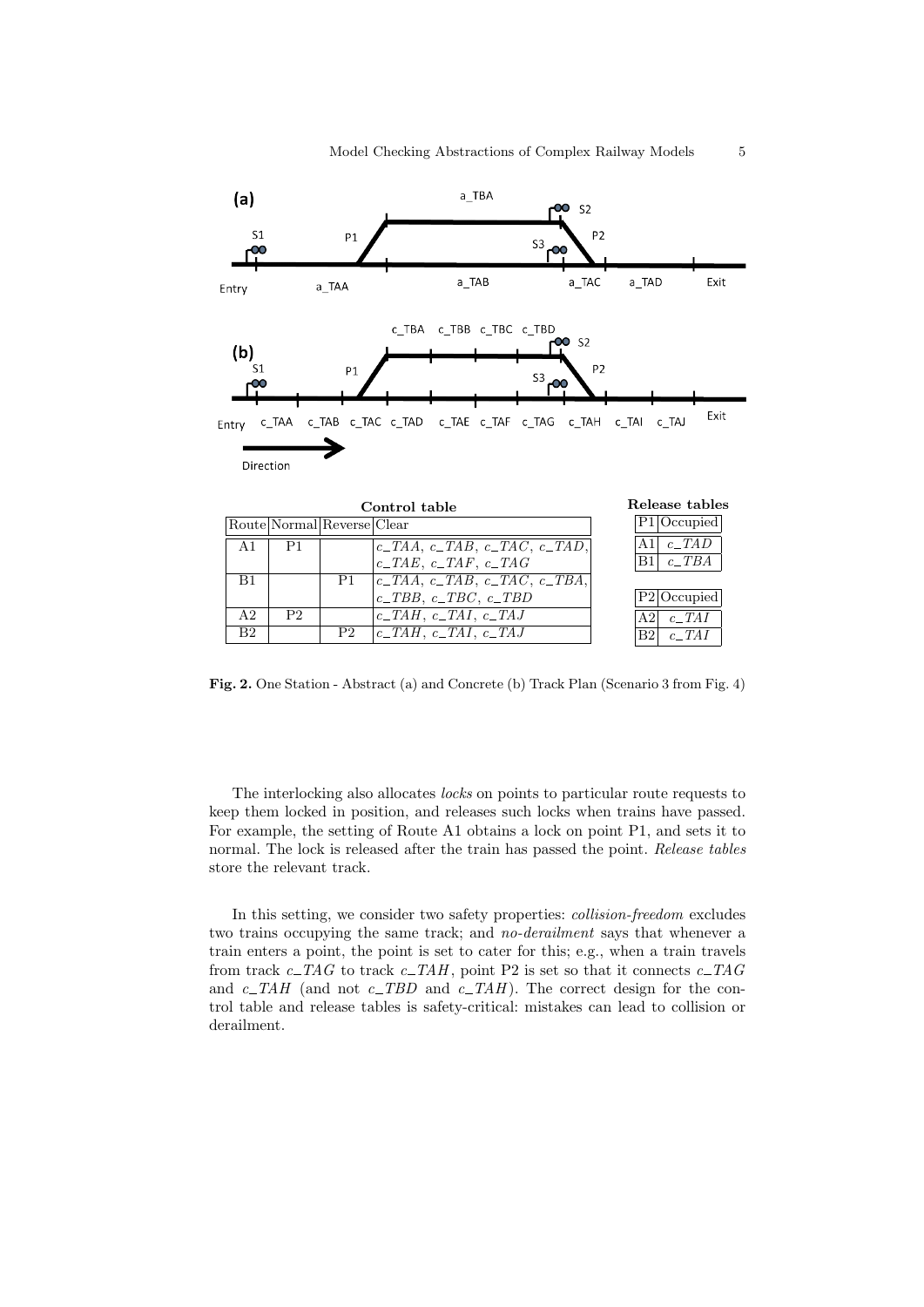#### 3.1 CSP||B modelling of railways

In previous work [12, 13] we have demonstrated that CSP||B caters for railways. It is possible to read the actual models together with railway engineers in order to validate them. This review demonstrates that the models can be clearly understood by railway engineers. Here, we refrain from elaborating on the modelling approach and refer the interested reader to [13] for the details. However, the concepts from the models central for verification (in Section 4 and Section 5), namely static and dynamic state representation and also train movements, are discussed below.

The static state information of a CSP||B model is defined in context machines, i.e., machines that contain set and function definitions. For example, the names of all the track circuits is defined in a set called ALLTRACKS. The topology of the track plan is captured using a collection of relations that capture how the elements of the track plan are related. For example, next : TRACK  $\leftrightarrow$ TRACK is a relation between tracks and possible successor tracks. Therefore,  $(c_TAC, a_TAD)$  and  $(c_TAC, c_TBA)$  are elements of the next relation within the one-station example in Figure 2.

The Interlocking machine models the dynamics of the system. Its state evolves over time. It consists of the following variables: pos representing the position of all trains, nextd representing the current position of all points (and thus the dynamic relation between tracks and their successors), signalStatus representing the aspect of each signal, *normalPoints* representing the points which are in normal position, reversePoints representing the points which are in reverse position, and currentLocks representing the current semaphores on points.

In the CSP||B models, a train  $\alpha$  can perform one of the following events: move.a.currp.newp represents a moving from track currp to track newp, nextSiqnal.a.aspect represents a seeing the particular aspect (red or green) at the next signal, enter.a.p represents placing a on an entry track p, and exit.a.p represents a leaving the system. Trains that have left the system can be placed again on an entry track; we call this behaviour recurring trains. Note that in the situation where *currp* and *newp* are separated by a signal the event *move.a.currp.newp* is possible only if this signal shows green.

# 4 Providing finite state models

Our railway models are infinite state in nature. The reason for this is that we consider train identifiers explicitly. Therefore, it is essential to find bounds for the number of trains that we need to consider when analysing our models for safety. In this section we provide two methods: one tailored towards collision freedom, one designed for derailment freedom.

## 4.1 Minimum number of trains for verifying collision

The following theorem turns the question of whether a railway scheme plan is collision free into a finite state problem by reducing the – in principle – unbounded number of trains to be considered into a finite number: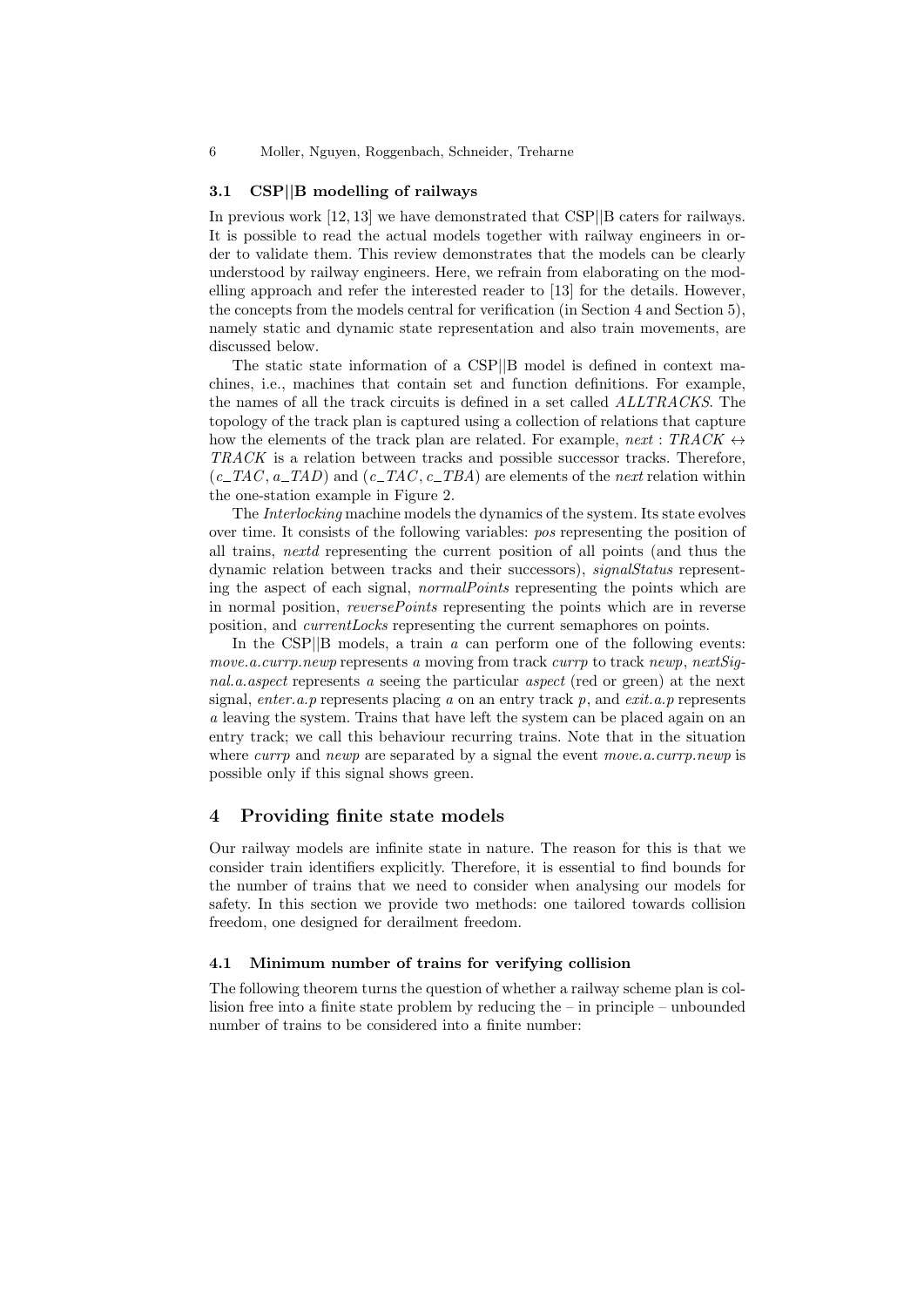**Theorem 1.** Let S be a railway scheme plan with r routes. S is collision free iff all systems runs with  $r + 1$  recurring trains are collision free.

Proof. We prove the "if" direction only, as the other direction trivially holds.

We first note that if there are two trains on a route then a collision can occur (as these two trains are not separated by a signal). Therefore, as long as there is no collision there will be at most r trains on S. Assuming we have  $r + 1$  trains there will always be one train available to move onto an entry track. Thus,  $r + 1$ recurring trains are sufficient.  $\Box$ 

#### 4.2 Minimum number of trains for verifying derailment

Regarding derailment, we obtain an even stronger result. The reduction argument, however, holds only for "reasonable" scheme-plans where the various tables are free of trivial mistakes with respect to the railway topology. Concretely, we say that a scheme plan is well-formed if the following conditions hold:

- 1. Release-Table condition. Locks of a route can only be released by a train movement on this route (e.g., in Figure 2, there is the lock  $c$ -TAD on P1 for route A1;  $c_{TAD}$  appears in the clear column of the control table for the route A1).
- 2. Clear-Table condition. The clear table of a route contains at least the tracks of this route (e.g., in Figure 2 route A1 topologically goes from signal S1 to signal S3 and all tracks from  $c_{T}A$  to  $c_{T}A$  are in the clear column of the control table for the route A1).
- 3. Normal/Reverse-Table condition. The normal table or the reverse table of a route contain at least the points on this route (e.g., in Figure 2 route A1 topologically goes from signal S1 to signal S3, it includes the only point P1, and P1 is in the normal column of the control table for the route A1).
- 4. Route condition. Topologically different routes are distinguishable by point positions in the control table (e.g., in Figure 2 route A1 and route B1 are topologically different, point P1 is in the normal column of the control table for route A1, point P1 is in the reverse column of the control table for route B1).
- 5. Lock-Table condition. Routes with different lock tables are distinguishable by point positions in the control table (e.g., in Figure 2 route A1 and route B1 have different lock table entries, namely,  $c_{TAD}$  and  $c_{TBA}$  respectively, in the control table the position of P1 distinguishes them as seen above).

The scheme plan of Figure 2 is well-formed.

Note that there is exactly one condition per table (release table, clear table, normal/reverse table, lock table) plus one condition which links routes as defined topologically with the route definition in the tables. All five conditions are static and can easily be decided for a given scheme-plan. It is worthwhile to point out that well-formedness does not imply the property "no-derailment":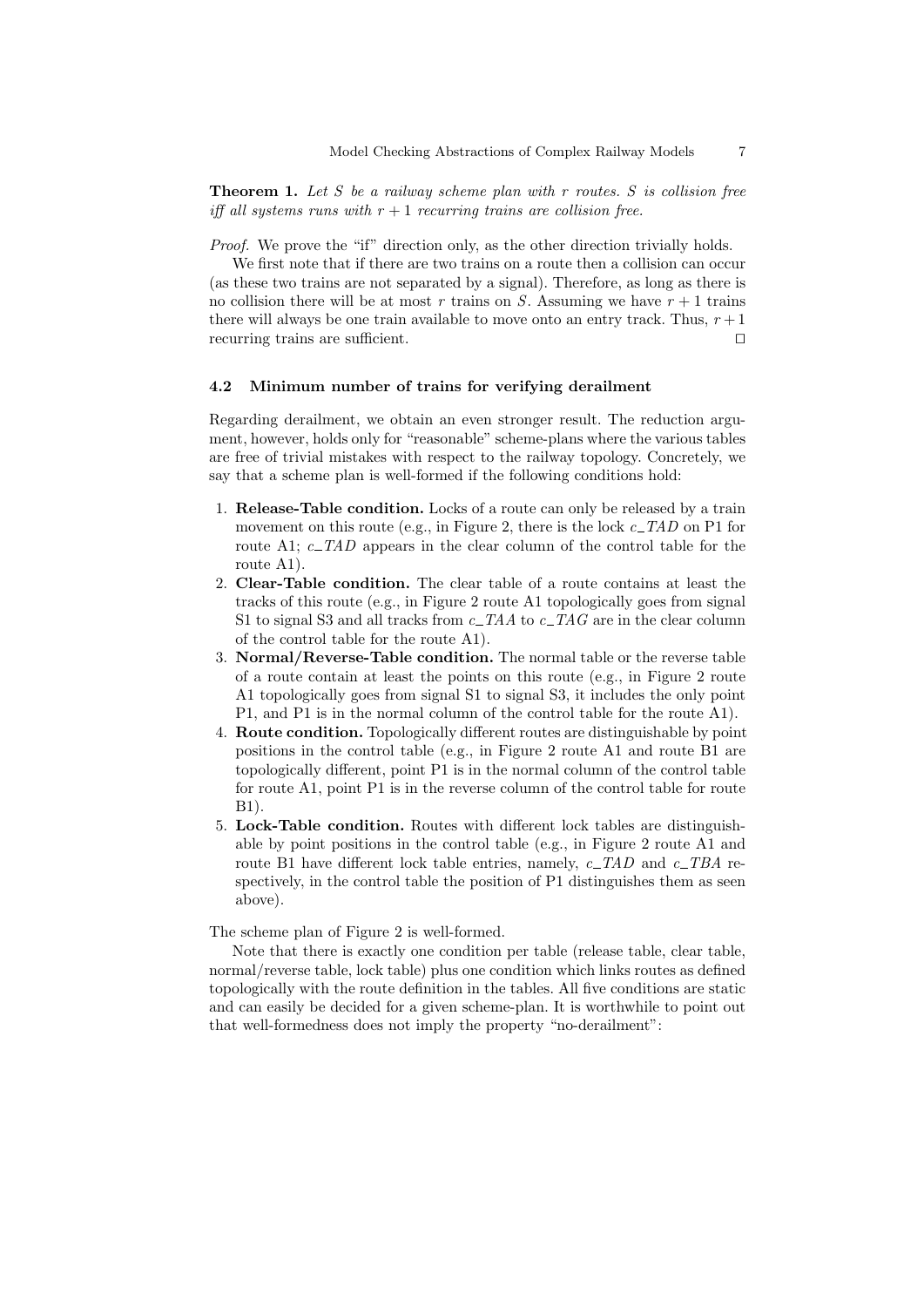Observation 1 There exist well-formed scheme-plans with derailment.

For example, altering the scheme plan of Figure 2 by exchanging the position of point P2 for route A2 and route B2 leads to derailment as explained in Section 3. This exchange, however, preserves well-formedness.

Our modelling characterizes only implicitly, which routes which are set. Therefore, we the following theorem is helpful:

Theorem 2. For all system runs of a well-formed scheme-plans it holds: If a signal s shows green, then there exists a route r with signal(r) = s which is set.

Then, we establish the following theorem which allows the reduction of the number of trains for proving derailment freedom:

Theorem 3. For any collision free system run on a well-formed scheme plan involving  $k \geq 1$  trains  $Trains = \{a_1, \ldots, a_k\}$  and a train b which does not derail in this run, there exists a system run involving only the trains  $\{a_1, \ldots, a_k\}$  with identical movements.

*Proof.* (Sketch) Let  $\sigma$  be the system with trains in  $\{a_1, \ldots, a_k, b\}$  where b does not derail. We shall construct another run  $\sigma'$  which

- $-$  does not speak about b, which,
- however, preserves the movement of all trains  $a_i \in \text{Trains}$ .

First, we define the set of all events  $E(b)$  that are related with the train b:

 $E(b) := \{e \in \sigma \mid e = move.b.currp.newp\}$  $e = nextSignal.b. aspect$  $e = enter.b.p$  $e = exit.b.p$ 

Intuitively,  $\sigma'$  is obtained from  $\sigma$  by either discarding or replacing events in  $E(b)$ . In order to determine how to treat these events, it is necessary to understand how the train b can influence the trains  $a_i \in \text{Trans: (i)}$  b might prevent a train  $a \in \text{Trains}$  from moving (because a signal in front of a shows red because b uses a resource); (ii) b might allow a train in *Trains* to move (a move from b releases a lock, so that the signal in front of  $a$  can change to green). When "taking away" b from  $\sigma$  our only concern is (ii): we wish to preserve moves. This insight leads to the definition of the following replacement function  $replace_b$  concerning events (where  $\epsilon$  stands for the empty word, i.e., for deletion of the event):

- 1.  $replace_b(e) = e$  if  $e \notin E(b)$
- 2. replace<sub>b</sub>(move.b.currp.newp) = release.r.bb if there exists a signal s with  $currp = homeSignal(s)$ . As move is only enabled if signal s shows green, Theorem 2 guarantees that there exists a route  $r$  which is set. Well-formedness of the scheme-plan guarantees uniqueness.
- 3. replace<sub>b</sub>(e) =  $\epsilon$  if e is any of move.b.currp.newp, where currp  $\neq$  homeSignal(s) for any signal s, or *nextSignal.b.aspect*, or *enter.b.p*, or *exit.b.p.*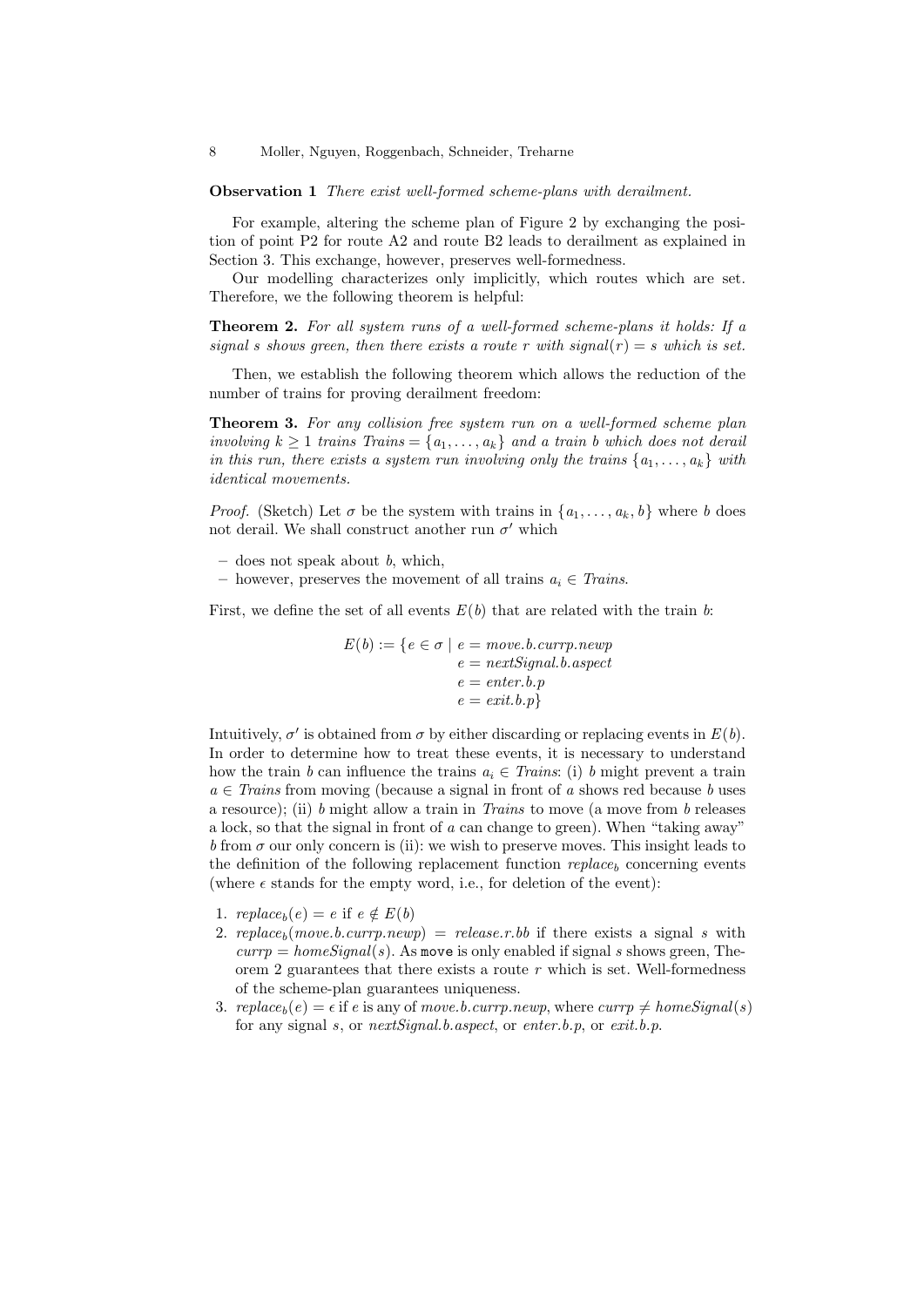replace<sub>b</sub> keeps all events not related to b (1.), releases all locks related to b at the earliest possible opportunity  $(2)$ , and deletes all other events related to b.

In order to show that the constructed  $\sigma'$  is a system run, we relate states in  $\sigma$  with those in  $\sigma'$ . Informally, a state S in  $\sigma$  is related to a state T in  $\sigma'$ , written as  $S \geq_b T$ , if (1) for all trains  $a_i$  it holds that in S and in T (i) their positions are the same and (ii) they are offerred the same possibilities to move; and  $(2)$  T does not speak about the train b. To capture these ideas formally, we define that  $S \geq_b T$  if

- 1. Compared to  $S$ ,  $T$  just deletes the information regarding  $b$ .  $T(pos) = S(pos) \setminus \{b \mapsto track \mid track \in TRACK\}$
- 2. Track equipment is in the same state.

 $S(nextd) = T(nextd)$   $S(signalStatus) = T(signalStatus)$  $S(normalPoints) = T(normalPoints)$   $S(reversePoints) = T(reversePoints)$ 

3. A route  $r$  causes locks in  $T$  only if it does so in  $S$ :  $S(currentLocks[\lbrace r \rbrace]) = \emptyset \Rightarrow T(currentLocks[\lbrace r \rbrace]) = \emptyset$  and  $T(currentLocks[\lbrace r \rbrace]) \neq \emptyset \Rightarrow S(currentLocks[\lbrace r \rbrace]) = T(currentLocks[\lbrace r \rbrace])$ 

Let  $\sigma = \langle S_0, e_0, S_1, e_1, \ldots, e_{n-1}, S_n \rangle$ , we obtain  $\sigma'$  in two steps. First, we define the sequence of events:

$$
events(\sigma') = \langle replace_b(e_0), \dots, replace_b(e_{n-1}) \rangle
$$

Then, we replace in each step  $\langle S_i, e_i, S_{i+1} \rangle$  of  $\sigma$  the result state:

| In case of "deletion", there is       |                      |  |  | In case of "replacement", states             |  |  |  |
|---------------------------------------|----------------------|--|--|----------------------------------------------|--|--|--|
| no state change in $\sigma'$ , e.g.,: |                      |  |  | can change in $\sigma$ and $\sigma'$ , e.g., |  |  |  |
|                                       |                      |  |  | release.R.bb                                 |  |  |  |
| $\tilde{h}$                           |                      |  |  |                                              |  |  |  |
| S                                     | move.b.currp.newp S' |  |  | $S$ move.b.currp.newp $S'$                   |  |  |  |

Finally, we prove that the so constructed  $\sigma'$  is indeed a system run by induction on the length of the system run  $\sigma$ . The base case is given by  $S_0 > b S_0$  where  $S_0$  is the initial state which has no trains in and there are no locks for points. In the induction step we show: (i) if an event e is enabled in S then  $replace_b(e)$ is enabled in the corresponding state; (ii)  $\geq_b$  is preserved under the execution under an event e and its corresponding event  $replace_b(e)$ . Both arguments rely on the fact that  $\sigma$  is a system run, i.e., is a control flow allowed by the CSP processes.  $\Box$ 

The condition "collision free" on the system run  $\sigma$  is required, as we "simulate" the movement of the train  $b$  by a route release request. Routes can only be released if there is no train on the track  $t$  directly in front of the corresponding signal. In the corresponding run  $\sigma'$ , b will not be on track t, as b has been removed. There might, however, be another train a. We exclude this by the condition "collision freedom": if there was a train  $a$  on the same track  $t$  as train  $b$ , there would be a collision in  $\sigma$ .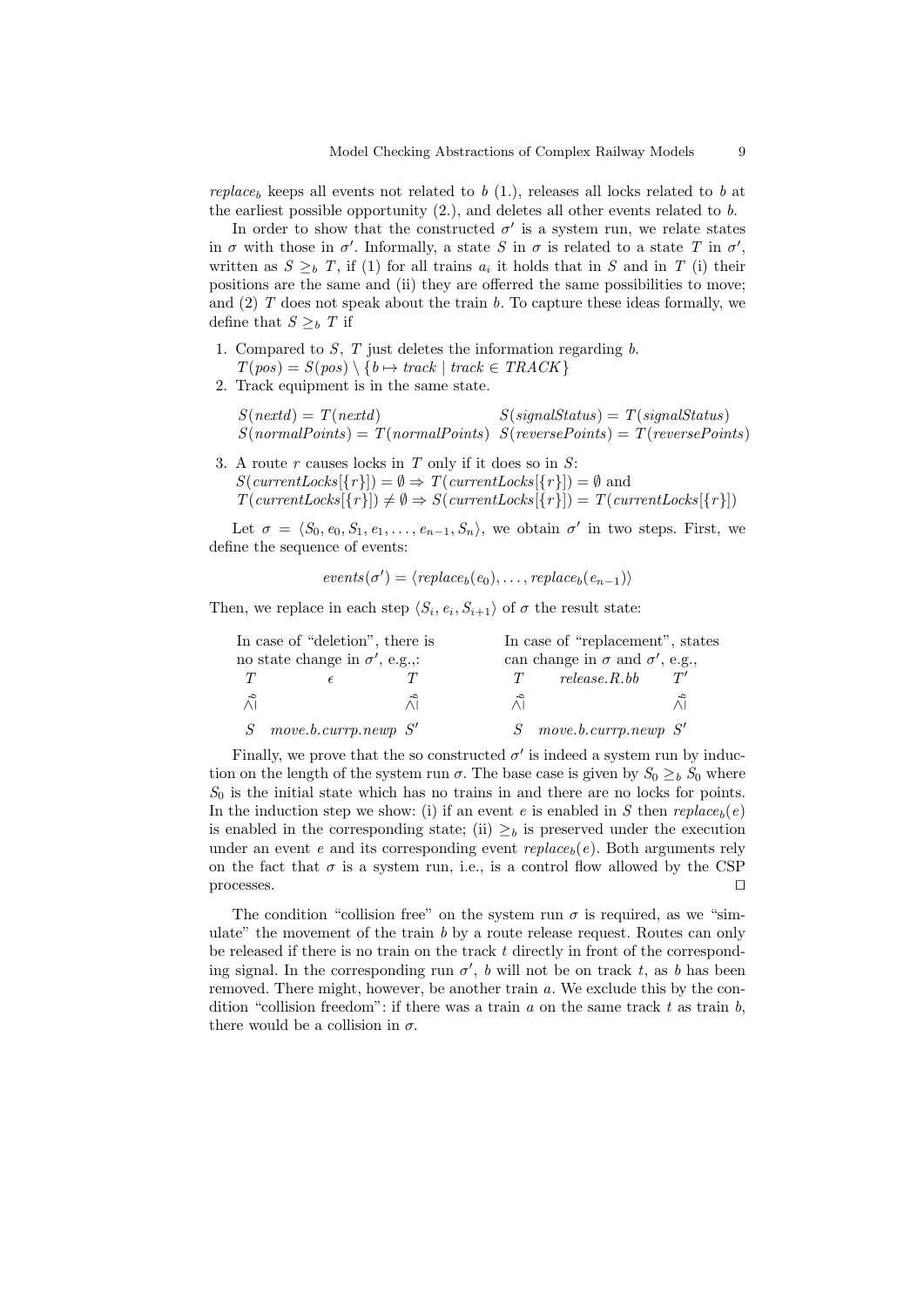Corollary 1. For collision free and well-formed scheme plans holds: if they are derailment free for one train, then they are derailment free for any number of trains.

# 5 Simplifying scheme plans

In this section we prove, by topological argument, that it is sufficient to check a simple scheme plan for safety in order to establish safety for a complex scheme plan. The technical means for this is to establish a B refinement.

Let us consider an example in order to demonstrate the effect that the number of tracks per route has on model checking. Figure 3 shows three track plans. Track plan (a) has one track per route, track plan (b) has two tracks per route, and track plan (c) has four tracks per route. Below, we show how the state space grows in the number of tracks per route (illustrated using 3 trains):



| number of tracks per abstract track $\mid 1 \mid 2 \mid 4 \mid 8 \mid 16 \mid$ |  |  |                        |
|--------------------------------------------------------------------------------|--|--|------------------------|
| number of states                                                               |  |  | 596 806 1472 3483 9615 |

In the following, we develop and formalise an abstraction mechanism which reduces the number of tracks per route and thus gives an advantage in model checking. Figure 2 illustrates our abstraction: part (b) shows a concrete track plan to which part (a) is the abstract counterpart.

As discussed in Section 3.1, a track plan is essentially given by the set ALLTRACK of its track circuits and a relation next between them. We use the prefix  $a_{-}$  for abstract, and  $c_{-}$  for concrete when considering two track plans and the relationship between them. Thus,  $a\_ALLTRACK$  is the abstract set of track circuits (of tracks and points). Similarly,  $c\_ALLTRACK$  is the concrete set of track circuits. We assume that these are disjoint, apart from the special element *nullTrack*. The relations  $a$ <sub>-next</sub> and  $c$ <sub>-next</sub> define how track circuits are connected. Each concrete track circuit is associated with one abstract track circuit, defined by the following total surjective function:

 $abs: c\_ALLTRACK \rightarrow a\_ALLTRACK$ 

such that  $abs(nullTrack) = nullTrack$ .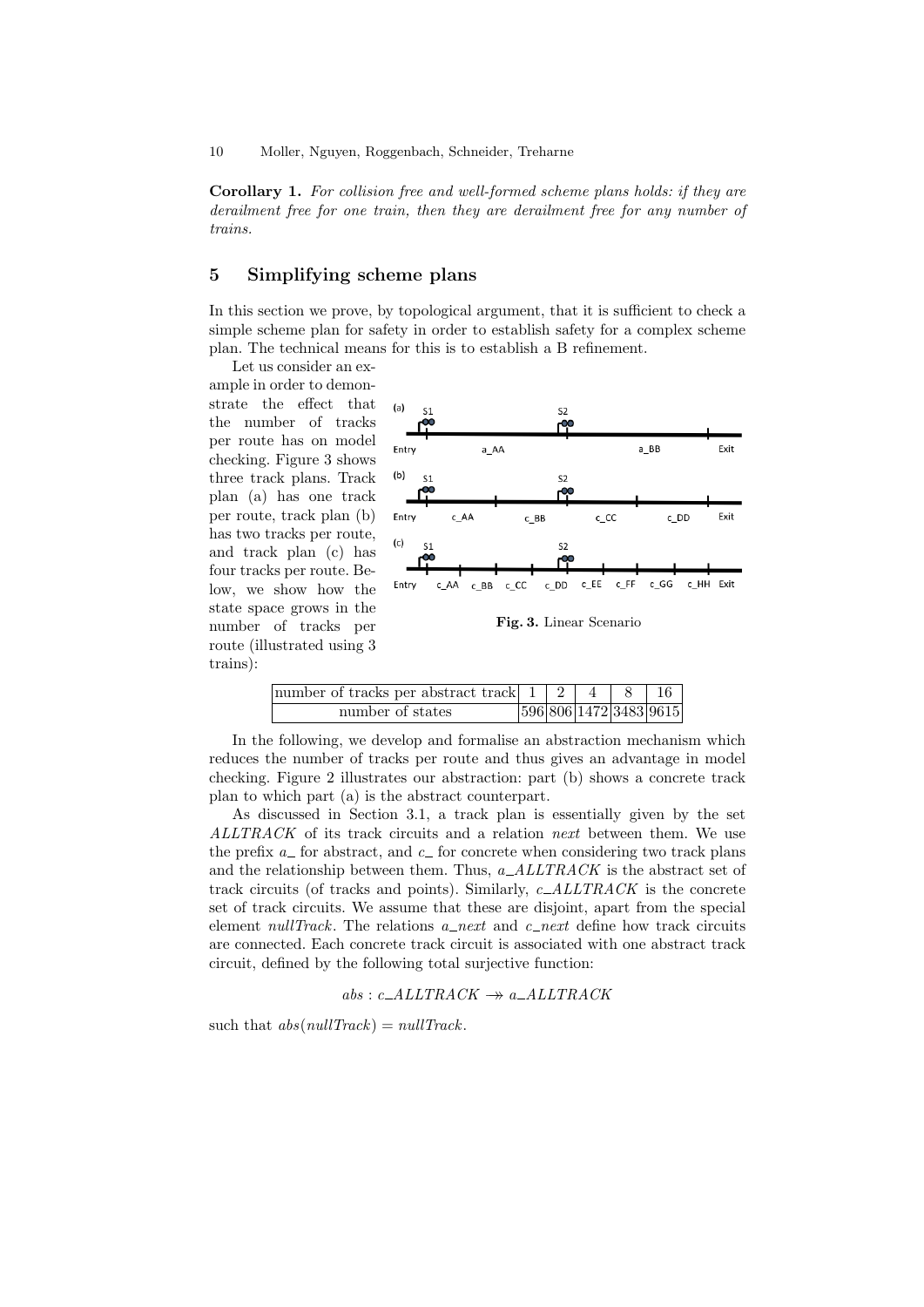The definition of abs for the one-station example is as follows in terms of relational image:

$$
abs[\{c\_TAA, c\_TAB, c\_TAC\}] = \{a\_TAA\}
$$

$$
abs[\{c\_TBA, c\_TBB, c\_TBC, c\_TBD\}] = \{a\_TBA\}
$$

$$
abs[\{c\_TAD, c\_TAE, c\_TAF, c\_TAG\}] = \{a\_TAB\}
$$

$$
abs[\{c\_TAH\}] = \{a\_TAC\}
$$

$$
abs[\{c\_TAI, c\_TAJ\}] = \{a\_TAD\}
$$

There are a number of necessary conditions on the abstraction function abs. These include prominently:

- Points are preserved under abstraction, i.e., a track circuit belonging to a point in the concrete topology is mapped to a point in the abstract topology.
- Routes are preserved under abstraction, e.g.,  $abs[{c\_TAD, c\_TAE, c\_TAF, c\_TAG, c\_TAH}]$  cannot be  ${a\_TBA}$  since the set of concrete track circuits is not within one route.
- Any concrete  $c$ <sub>next</sub> pair of track circuits should either both be related to the same abstract track circuit, or should reflect the relation between an abstract  $a$ <sub>next</sub> pair, i.e.,

$$
\forall c\_t1, c\_t2 \bullet (c\_t1 \mapsto c\_t2) \in c\_next) \Rightarrow
$$

$$
abs(c\_t1) = abs(c\_t2) \lor (abs(c\_t1) \mapsto abs(c\_t2)) \in a\_next
$$

For example, a move within the same abstract track circuit is given by  $(c\_TAB \mapsto c\_TAC) \in c\_next \Rightarrow abs(c\_TAB) = abs(c\_TAC).$ 

Beside the abs function, there are further functions needed in order to describe the full abstraction between track plans. They allow to formulate further conditions upon the relations defined in a track plan also on the tables, e.g.,

$$
a\_{clear
$$
Table  $\frac{8}{9}$   $abs^{-1} = c\_{clear$ Table

Our modelling approach works generically for all scheme plans. Thus, given a concrete and an abstract one, we have two formal models to compare. This comparison is performed using B refinement and CSP trace refinement. In the following, we focus on the B refinement.

We establish the refinement relationship between the *Interlocking* B machines by relating states with a linking invariant. To this end, we prove that each operation preserves the linking invariant. The linking invariant consists of three parts: the relationship between the positions of the trains  $a_{\text{p}}\omega = c_{\text{p}}\omega s_{\text{g}}abs$ , the relationship between the current positions of the points (which follows directly due to the static relationships), and the relationship between the track equipment which remains unchanged.

We illustrate the proof by comparing abstract and concrete versions of the move operation. For example, the concrete  $move.c\_TAC.c\_TAD$  corresponds to the abstract  $move.a.a\_TAA.a\_TAB$ ; here, both have an effect on the B state. In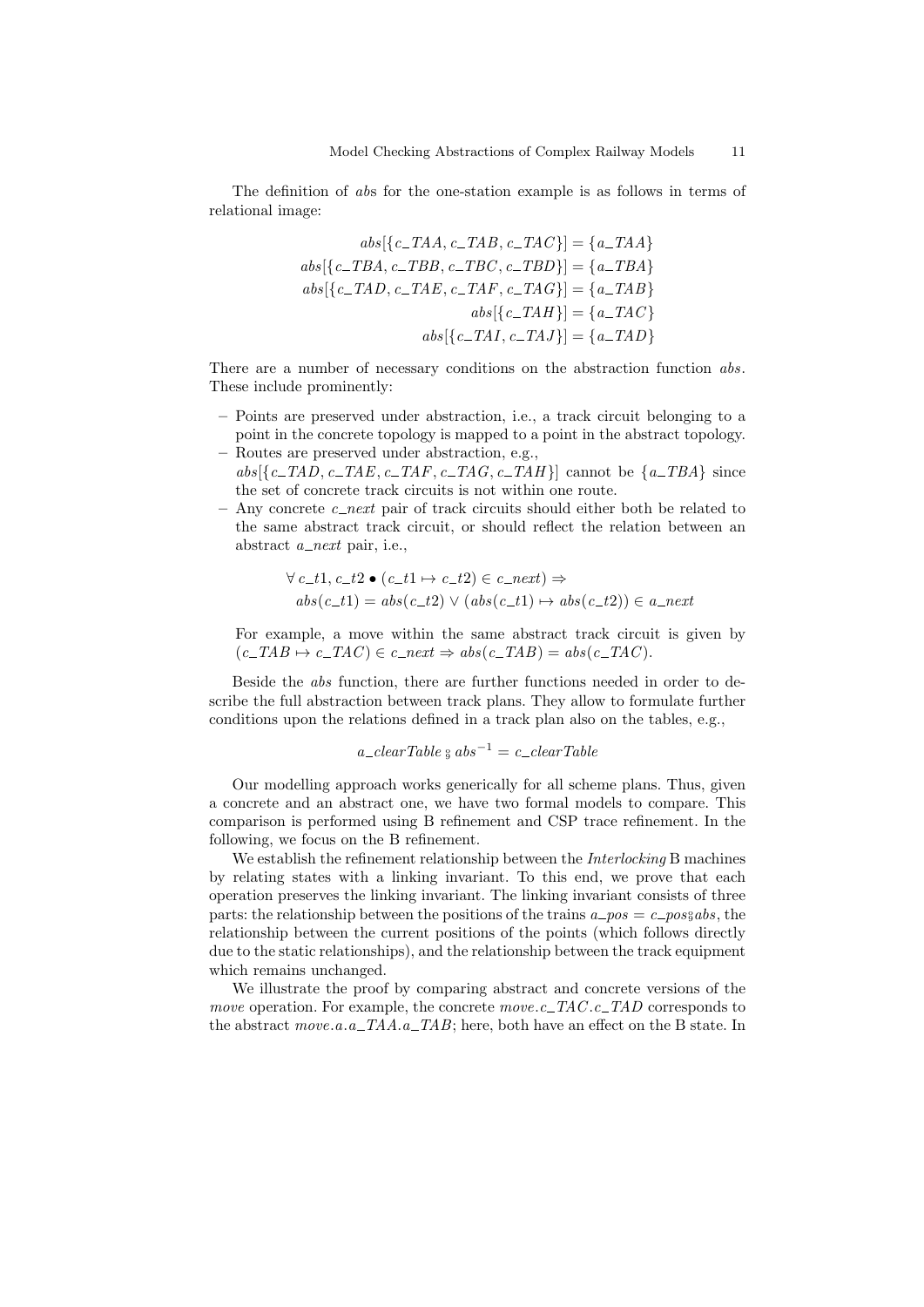contrast to this, the concrete  $move.a.c\_TAB.c\_TAC$  corresponds to the abstract move.a.a  $TAA$ .a  $TAA$ ; the latter has no effect on the B state. Therefore, we can consider the abstract event  $move.a.a\_TAA.a\_TAA$  as the B operation skip. In a B refinement, a new concrete event can refine skip. This can be expressed in the following two lemmas:

**Lemma 1 (Renamed move).** If  $(abs(c_t1) \rightarrow abs(c_t2)) \in a_n$  next then

$$
abs(c\_t1), abs(c\_t2) \longleftarrow a\_move(t) \sqsubseteq c\_t1, c\_t2 \longleftarrow c\_move(t)
$$

**Lemma 2 (New move).** If  $abs(c\_t1) = abs(c\_t2)$  then

 $c_t 1, c_t 2 \leftarrow skip(t) \sqsubseteq c_t 1, c_t 2 \leftarrow c_m ove(t)$ 

As a consequence of the above lemmas (and similar lemmas for all other operations) the relationship between the abstract machine  $M_A$  and the concrete one  $M_C$  is given by  $M_A \sqsubseteq_T f (M_C \setminus N)$ , where f and N are defined by:

 $f(move.a.currp.newp) = move.a.abs(currep).abs(newp)$ 

 $N = \{move.a.currp.newp \mid abs(curre) = abs(newp)\}$ 

for all trains a in the abstract and the concrete model.

Hence we can now consider the combination of the B machines  $M_A$  and CSP processes  $P_A$  to obtain:

Theorem 4. Let abs be an abstraction function from a concrete topology to an abstract topology. Let  $P_A \parallel M_A$  be the CSP||B model wrt the abstract topology, let  $P_C \parallel M_C$  be the CSP||B model wrt the concrete topology, such that both models are defined over the same set of trains. Let

1. 
$$
M_A \sqsubseteq_T f(M_C \setminus N)
$$
 and  
2.  $P_A \sqsubseteq_T f(P_C \setminus N)$ .

Then collision (derailment) freedom of  $P_A \parallel M_A$  implies collision (derailment) freedom of  $P_C \parallel M_C$ .

Proof. We compute:

$$
P_A \parallel M_A \sqsubseteq_T f(P_C \setminus N) \parallel f(M_C \setminus N)
$$
 (by conditions 1 and 2)  

$$
\sqsubseteq_T f(P_C \setminus N \parallel M_C \setminus N)
$$
 (by distributivity of renaming)  

$$
\sqsubseteq_T f((P_C \parallel M_C) \setminus N)
$$
 (by distributivity of hiding)

With regards to collision freedom, we obtain:

 $P_A \parallel M_A$  is collision free  $\Rightarrow f((P_C \parallel M_C) \setminus N)$  is collision free (by trace refinement)  $\Leftrightarrow$   $P_C \parallel M_C \setminus N$  is collision free  $(as f(collision) = collision)$  $\Leftrightarrow$   $P_C \parallel M_C$  is collision free (as *collision*  $\notin N$ )

Similarly for derailment freedom.  $\Box$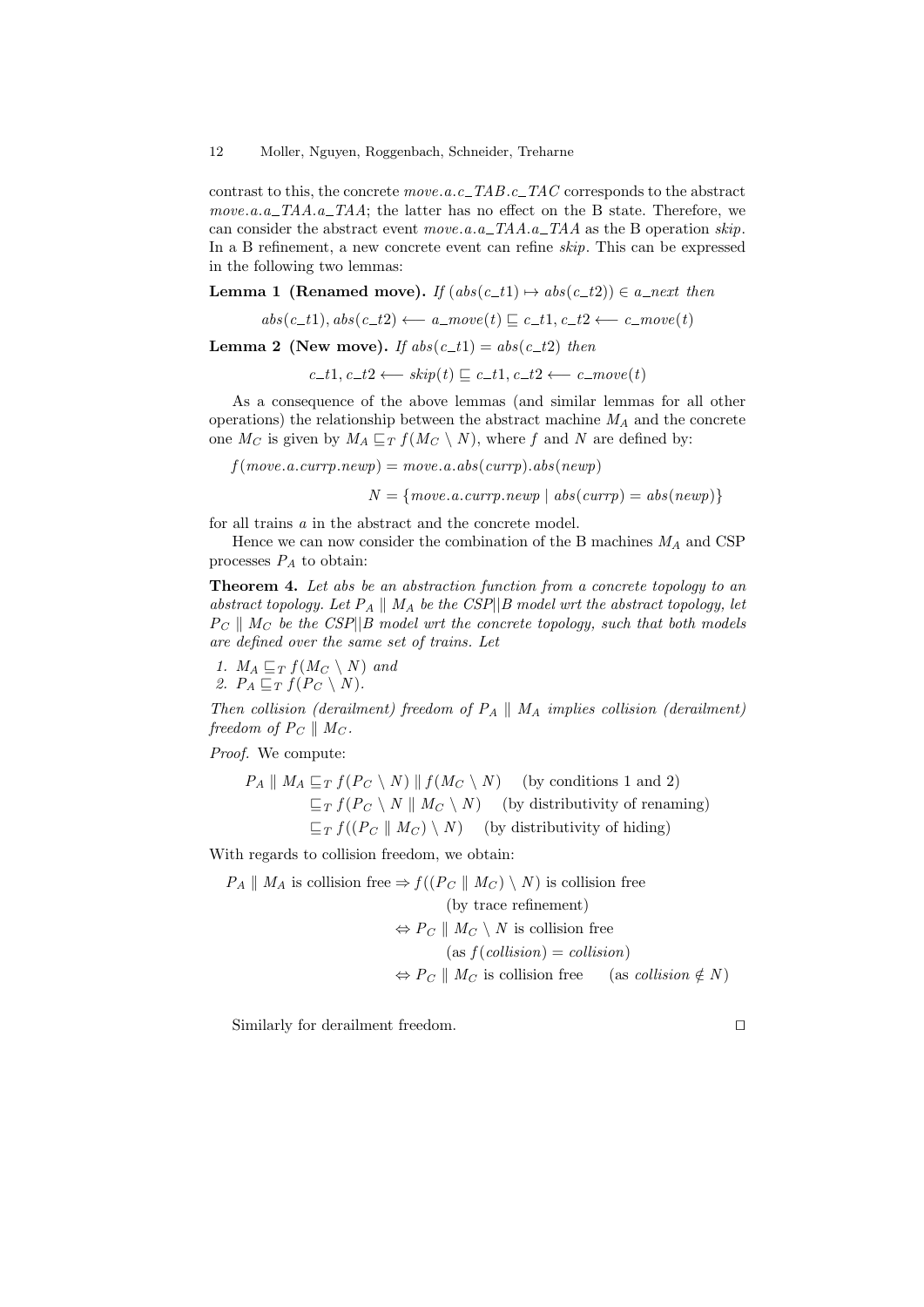Note that Theorem 4 decomposes the proof obligation into a B proof and a CSP proof respectively. In order to establish condition 1, we sketched above a general construction based upon techniques related to B refinement. Condition 2 can be verified using the model checker FDR on CSP processes only.

# 6 Example scenarios of CSP||B railway models

In order to demonstrate the effectiveness of our techniques outlined in Section 4 and Section 5 we conducted experiments on five scenarios. The experiments were carried out using ProB 1.3.5 beta 15 [3] to verify the collision and derailment freedom of the abstract and concrete track plans using CTL model checking over the CSP||B models. The number of trains involved is chosen according to the results of Section 4: collision freedom is checked with number of routes plus one train, derailment freedom is checked with one train. If the verification is successful then we conclude that the model is right and has the right properties. The CSP||B models were also required to be divergence- and deadlock-free. Figure 4 summarises that all our scenarios are collision- and derailment-free.

To give an indication of the size of the track plans: scenario 1 has 6 tracks, 0 points, 2 signals and 2 routes; scenario 2 has 10 tracks, 0 points, 2 signals and 2 routes; scenario 3 has 16 tracks, 2 points, 3 signals and 4 routes; scenario 4 has 15 tracks, 1 point, 5 signals and 6 routes, and finally scenario 5 has 22 tracks, 2 points, 9 signals and 10 routes.

Notice that in all scenarios there is a significant reduction in the number of states being explored, comparing the abstract scenarios with the concrete scenarios. In order to achieve the desired verification results, however, abstraction is necessary only in scenario 4(b).

We gain full verification for the first four scenarios thanks to our two reduction techniques. Scenario 5 can be checked for derailment freedom, however, it cannot be checked for collision freedom. Thus, verification is only partial. However, we make the conjecture that it is possible to strengthen Theorem 1: rather than establishing collision freedom for number of routes plus one trains, it is sufficient to verify collision-freedom with two trains only. Figure 4 shows that verification of the double junction with two trains is possible. The double junction scenario is one which we have referred to in our previous work [13], it provides an interesting example of abstraction since the abstraction surrounding one of the points is a biased one, i.e., the normal position of one of the points remains unchanged in the abstraction, whereas the reverse position of the point is an abstraction of its track circuit and another track circuit. We will revisit the topic of abstractions when, in future work, we come to models which deal with bi-directional track circuits.

## 7 Related work

Several industrial studies have been done on using model checking to verify railway applications, e.g., for example SNCF [2], and it is clear that their formal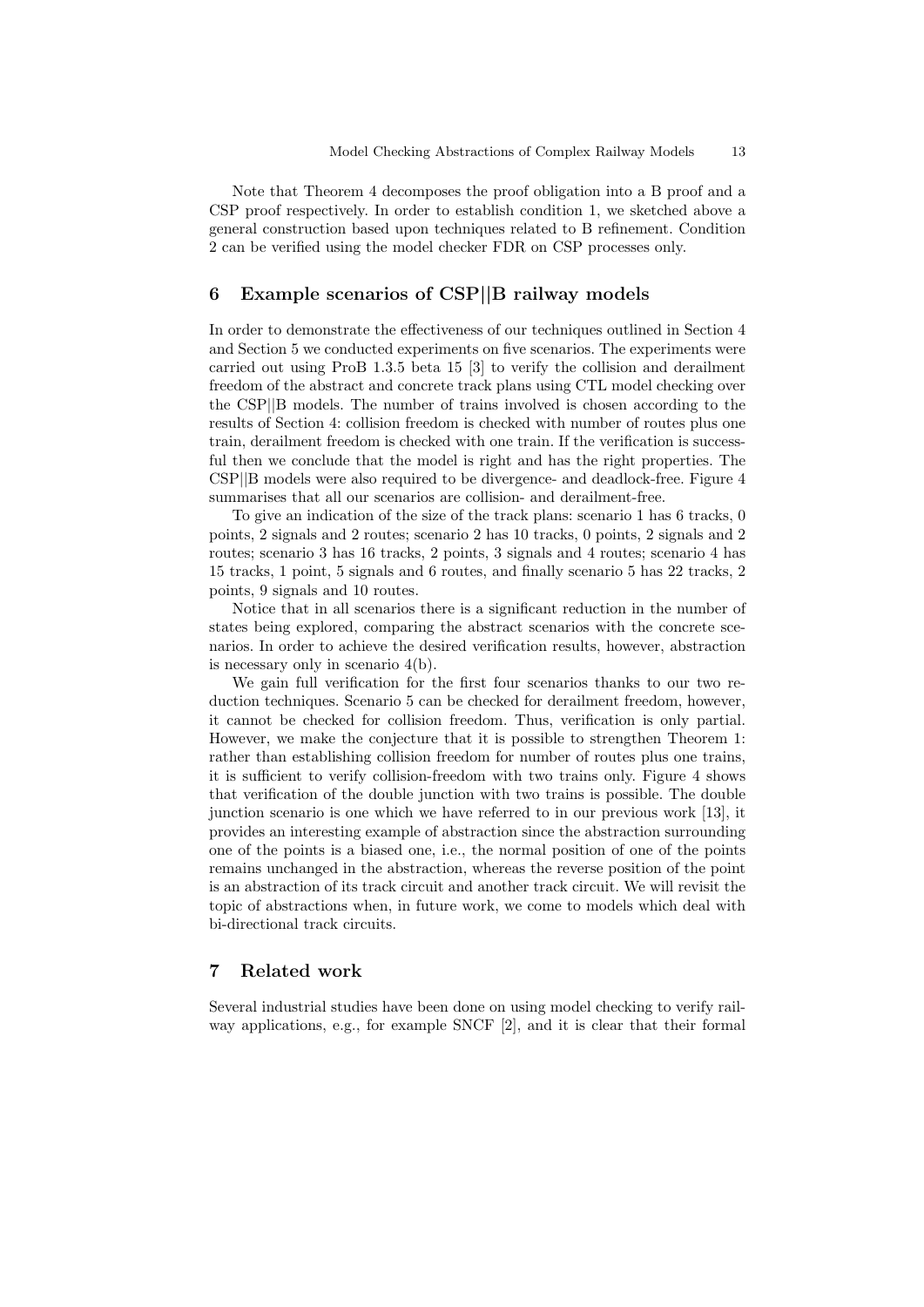| Scenario                  | Model                                  | ij             | $\bf Abstract$ | Concrete                             |
|---------------------------|----------------------------------------|----------------|----------------|--------------------------------------|
|                           |                                        |                |                | Trains States Checked States Checked |
|                           | $1(a)$ derailment Linear with 2 tracks |                |                | 27<br>31                             |
|                           | per route                              |                |                |                                      |
| $1(b)$ collisions         | Linear with 2 tracks                   | 3              | 596            | 806                                  |
|                           | per route                              |                |                |                                      |
|                           | $2(a)$ derailment Linear with 4 tracks |                |                | 39<br>27                             |
|                           | per route                              |                |                |                                      |
| $2(b)$ collisions         | Linear with 4 tracks                   | 3              | 596            | 1472                                 |
|                           | per route                              |                |                |                                      |
| $3(a)$ derailment Station |                                        | 1              |                | 203<br>70                            |
| $3(b)$ collisions         | Station                                | 5              | 151,508        | 968,700                              |
| 4(a)                      | derailment Single Junction             | 1              | 600            | 756                                  |
| $4(b)$ collisions         | Single Junction                        | 7              | 326,405        | Not completed                        |
|                           | $5(a)$ derailment Double Junction      | 1              | 103,598        | 158,190                              |
| $5(b)$ collisions         | Double Junction                        | $\overline{2}$ | 173,846        | 379,404                              |
| collisions<br>5(c)        | Double Junction                        | 3              | Not completed  | Not completed                        |

Fig. 4. Variations of Five Example Scenarios checked

analysis is industrially important. To put our work into context we must first clarify that railway verification falls into two categories: the verification of railway designs prior to their implementation and the verification of the implementation descriptions themselves. Our work is in the first area. A comparison using different model checkers in the analysis of control tables has been conducted by Ferrari *et al.* [6] and falls into the first category. Winter in a recent paper [16] considers different optimising strategies for model checking using NuSMV and demonstrates the efficiency of their approach on very large models. These analyses also fall into the first category but the models are flat in structure compared to our models as they are defined in terms of boolean equations and do not focus on providing behavioural models. The analysis of interlocking tables (cf. control tables) by Haxthausen [7] also falls into the first category and is supported by automated tools that generate the models. The results achieved are comparable in size to our Single Junction scenario. Cimatti et al. [5] also have had considerable success using NuSMV but their analysis is focussed on the implementation descriptions.

Others have applied theorem proving in the verification of railway interlocking systems, for example, the Advance FP7 project [1] is developing Event-B models of such systems and verifying comparable safety properties. Indeed it would be interesting for us to investigate further the relationship between the combination of generic proofs and model cecking. In this paper, we have demonstrated that the data abstraction on the B part of the CSP||B models is generic but more work will be needed on this when we enrich the models to contain trains which extend over more than one track circuit and can move in more than one direction.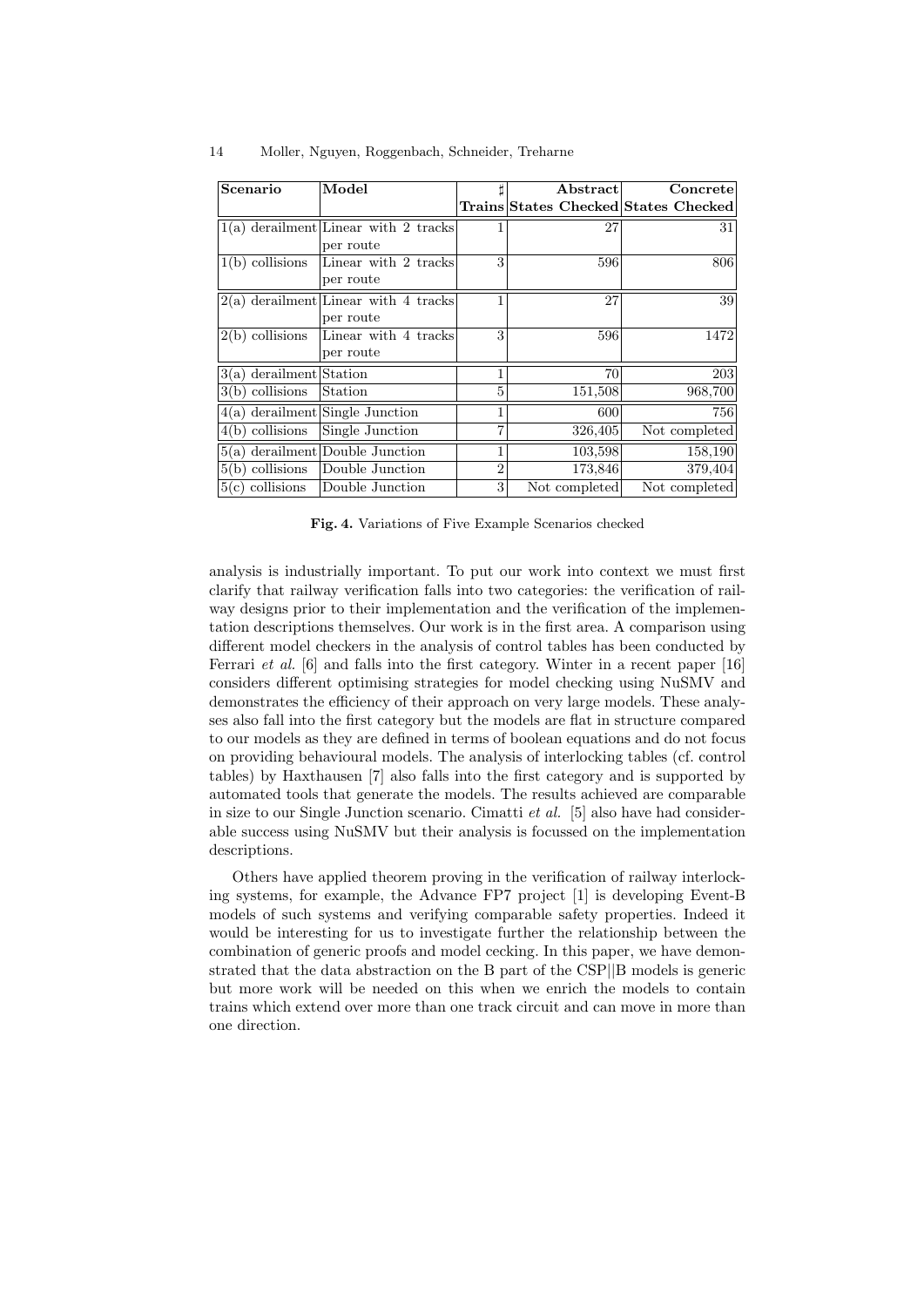The research most closely related to ours is Winter [17]. The way in which the ASM models are defined closely relates to ours since they have the same concept of routes, which contain tracks and points, between two signals, and contain a static and a behavioural definition. Their models are more advanced than ours since we currently restrict ourselves to have signals in one direction and we do not include shunting. The simplifications to the Winter models includes combining multiple track circuits into one provided they are always grouped together in the control table; this again resonates with the data abstraction we defined in Section 5, but we formalise the abstraction more explicitly.

# 8 Conclusion

We have successfully complemented our faithful modelling approach of railway interlockings as presented in [13, 12] by defining abstraction techniques that yield effective and efficient verification process based on model checking. We illustrated this process in terms of various scenarios. The correctness arguments in Sections 4 provides a new proof technique for event- and state-based reasoning. Section 5 demonstrates an interesting data abstraction using decomposition.

Heitmeyer in [8] discusses the importance of complete abstractions. Our abstractions are sound. It is future work to investigate if completeness can be established. In Section 6 we identified that the reduction of Theorem 1 is not sufficient for complex scheme plans. Here we hope to prove our conjecture that two trains are sufficient to verify collision freedom. Our current models lack certain details as discussed in Section 7. Adding these features will allow us to study more fine grained data abstractions. Following recent discussions with Winter, we also agree that another obvious optimisation to consider is the decomposition of track schemes.

Acknowledgement: The authors would like to thank S. Chadwick and D. Taylor from the company Invensys Rail for their support and encouraging feedback.

# References

- 1. Advance FP7 project. http://www.advance-ict.eu/. Accessed: 23/07/2012.
- 2. Practical formal validation method for interlocking or automated systems. http://www.dcds11.uni-saarland.de/plenaries/practical-formal-validati on-method-for-interlocking-or-automated-systems.html. Accessed: 23/07/ 2012.
- 3. ProB 1.3.5 beta15. http://www.stups.uni-duesseldorf.de/ProB. Accessed: 23/07/2012.
- 4. J.-R. Abrial. The B-Book: Assigning Programs to Meanings. CUP, 1996.
- 5. A. Cimatti, R. Corvino, A. Lazzaro, I. Narasamdya, T. Rizzo, M. Roveri, A. Sanseviero, and A. Tchaltsev. Formal verification and validation of ERTMS industrial railway train spacing system. In CAV, pages 378–393. Springer, 2012.
- 6. A. Ferrari, G. Magnani, D. Grasso, and A. Fantechi. Model checking interlocking control tables. In FORMS/FORMAT, pages 107–115, 2010.